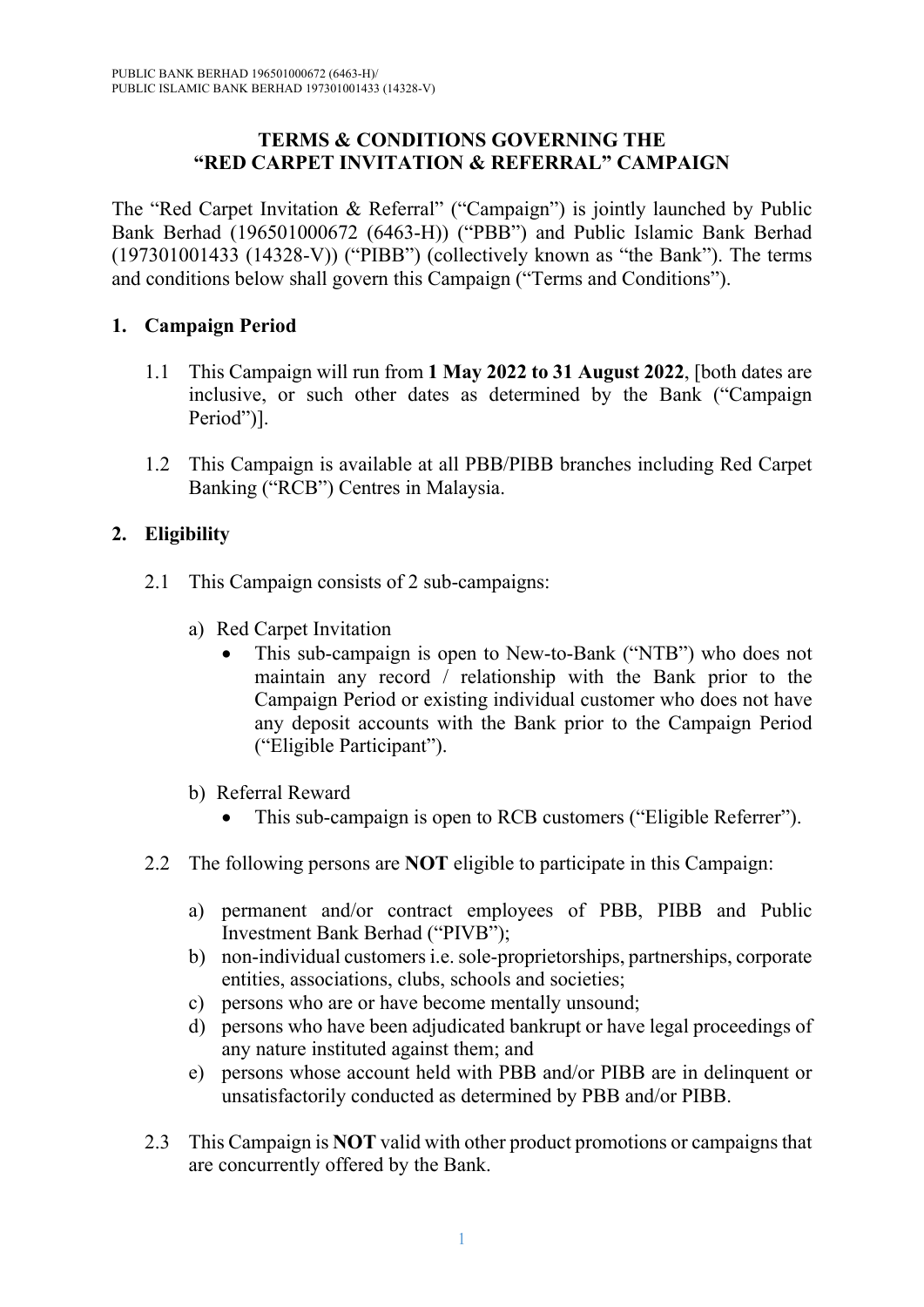# **3. Terms Specific to Red Carpet Invitation**

3.1 The Eligible Product(s) under this sub-campaign are as follows:

| No. | <b>Eligible Product(s)</b>                                                    |  |  |
|-----|-------------------------------------------------------------------------------|--|--|
| a)  | Eligible Fixed Deposit / Term Deposit-i Account ("FD / TD-i"):                |  |  |
|     | PLUS Fixed Deposit (PLUS FD)*                                                 |  |  |
|     | Term Deposit-i (TD-i)*                                                        |  |  |
| b)  | Eligible Current Account or Savings Account ("Eligible CASA"):                |  |  |
|     | PLUS Savings Account (PLUS SA)*                                               |  |  |
|     | 50 PLUS Savings Account (50 PLUS SA)*                                         |  |  |
|     | PB MySalary Savings Account (MySalary)*                                       |  |  |
|     | Premier ACE Account (Premier ACE)*                                            |  |  |
|     | <u>Destacted by Derhadanan Insurans Deposit Malaysia un to DM250.000</u><br>∗ |  |  |

- Protected by Perbadanan Insurans Deposit Malaysia up to RM250,000 for each depositor.
- 3.2 During the Campaign Period, the Eligible Participant who opens an Eligible CASA with a minimum initial deposit of RM10,000 ("Minimum Initial Deposit") will be entitled to enjoy the promotional interest / profit rate as stated in Clause 3.3 (Table A) below.:
- 3.3 Promotional Interest / Profit Rate:

# **Table A**

|               | Promotional Interest / Profit Rate (% p.a.) |                  |  |
|---------------|---------------------------------------------|------------------|--|
| <b>Tenure</b> | <b>RCB Gold</b>                             | <b>RCB Elite</b> |  |
| $12$ -Month   | 2.45                                        | 2.50             |  |

- a) RCB Gold member One-time minimum placement of RM300,000 in PLUS FD / TD-i; or
- b) RCB Elite member One-time minimum placement of RM1,000,000 in PLUS FD / TD-i.
- 3.4 Upon the placement of the PLUS FD/TD-i, the Eligible Participant is required to sign up for RCB membership.
- 3.5 The placement in PLUS FD / TD-i and the opening of the Eligible CASA with the Minimum Initial Deposit must be made at the same branch / RCB Centre.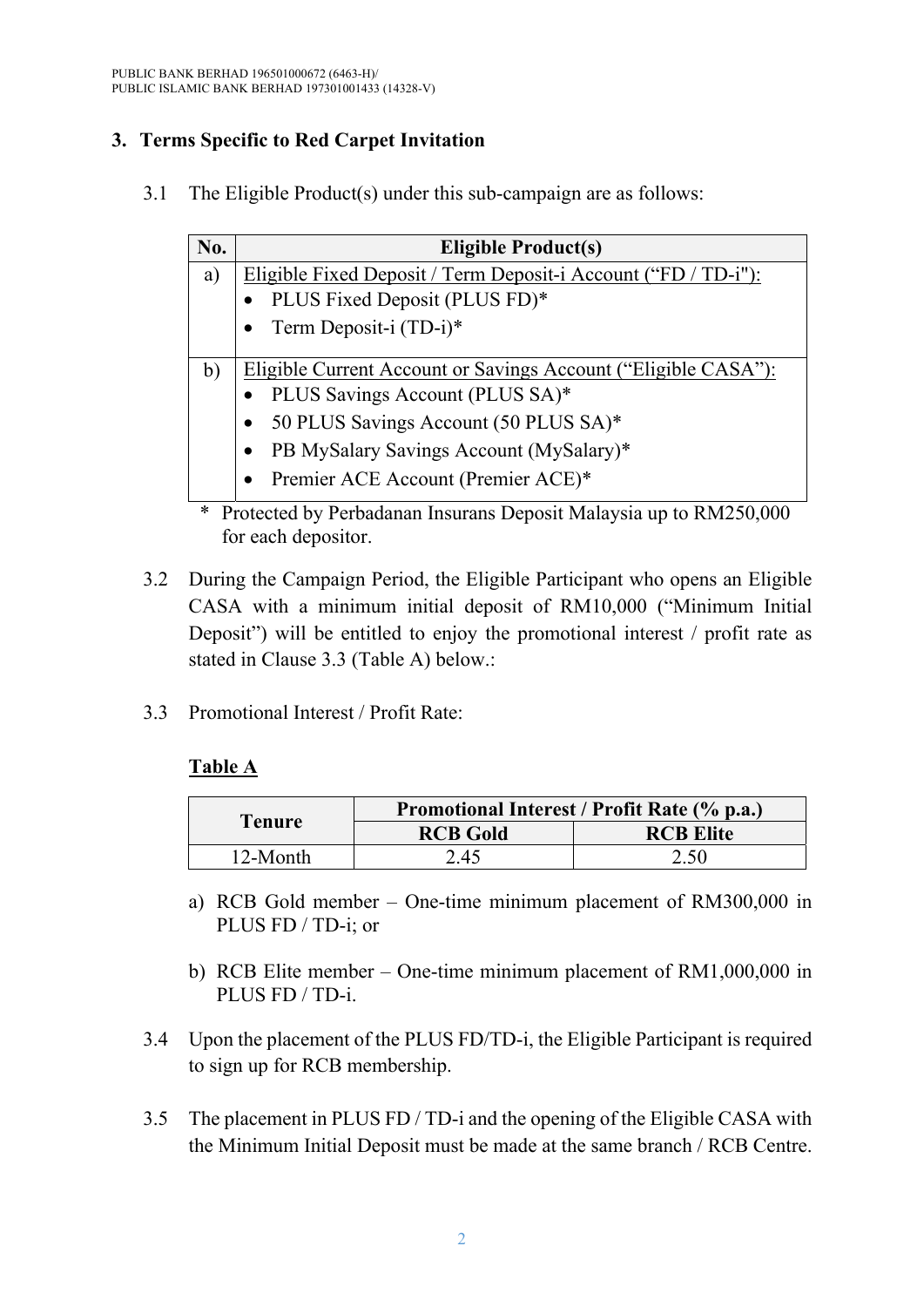- 3.6 The Eligible Participant must be the accountholder for both the PLUS FD / TD-i and the Eligible CASA.
- 3.7 All monies or funds placed under this Campaign must be from fresh funds. "Fresh funds" refers to any monies or funds which does not originate from the existing funds in the Eligible Participant's deposit account whether held solely or jointly with another person and maintained with the Bank. The Eligible Participant must make the deposit placement within seven (7) calendar days from the date the monies or funds are transferred or credited into the Eligible Participant's account, if not the monies or funds will no longer be deemed as "fresh funds".
- 3.8 The PLUS FD / TD-i is for a 12-month placement only. The promotional interest / profit rate is applicable for one (1) cycle only. The PLUS FD / TD-i will be automatically renewed for 12-month tenure at the Bank's prevailing interest / profit board rate with the PLUS FD interest / TD-i profit (whichever applicable) added to the principal amount or credited into the Eligible Participant's designated CASA upon maturity.
- 3.9 Upon maturity, the PLUS FD interest / TD-i profit (whichever applicable) will be added to the principal amount or credited into the Eligible Participant's designated CASA in accordance to the Bank's standard operational rules for crediting of PLUS FD interest / TD-i profit (whichever applicable) to CASA.
- 3.10 Interest or profit (whichever applicable) is calculated based on the actual number of days.
- 3.11 **Any PLUS FD / TD-i placement which is made under this Campaign and withdrawn prior to its maturity will not be entitled to any interest / profit (whichever applicable).**

**The above condition will remain applicable upon renewal of the PLUS FD / TD-i placements.** 

3.12 Partial withdrawal of the PLUS FD / TD-i placement is **not** allowed.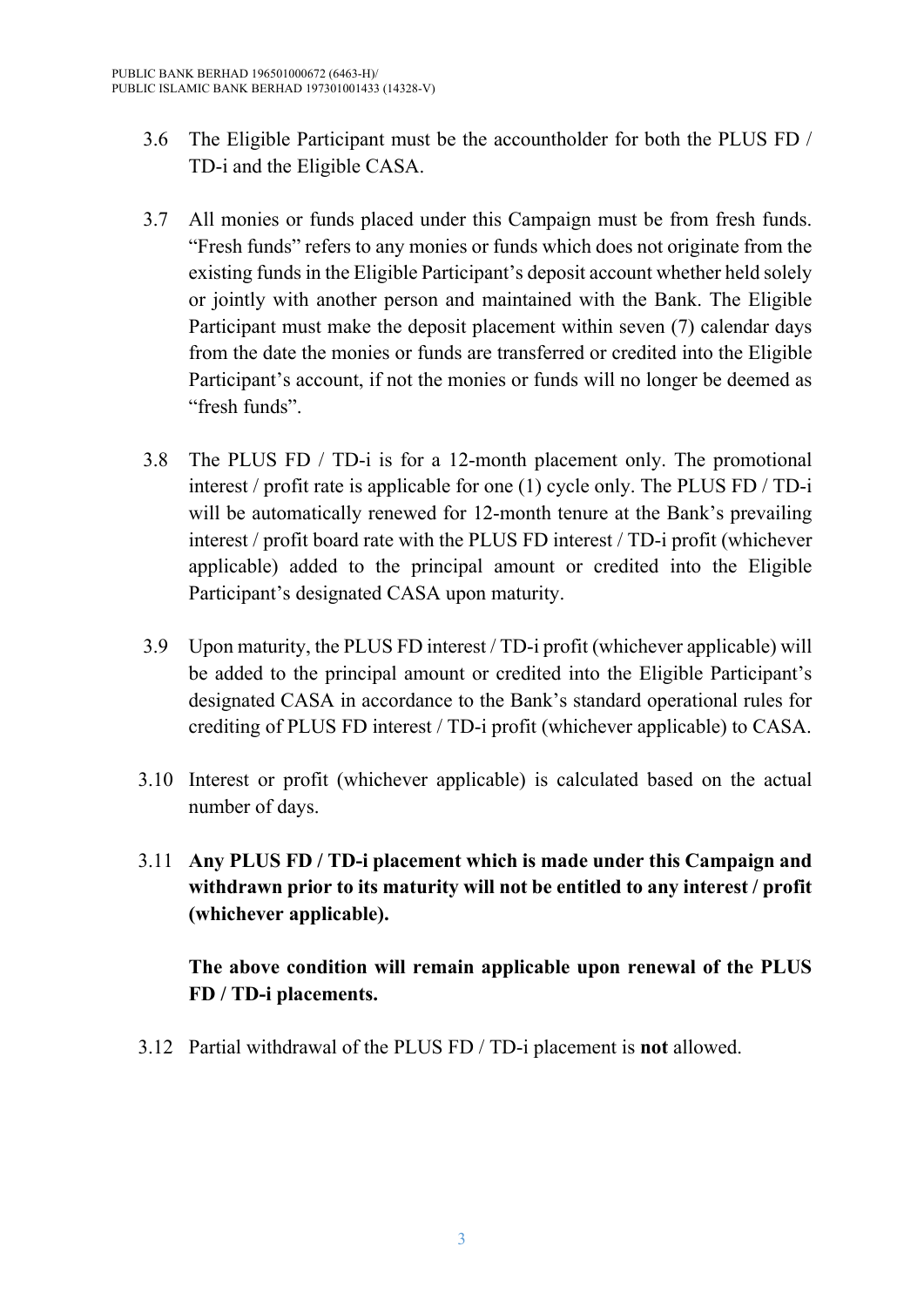- 3.13 All instructions for withdrawal of the PLUS FD / TD-i placement must be made by giving clear and precise instructions in writing and duly signed by the relevant authorised signatory(ies) of the accountholder with regard to the withdrawal and disposal of the placement. The Bank is entitled to refuse / refrain from carrying out such instructions if the signature(s) on any such document appears to the Bank, as the case may be, differ from the specimen signature(s) in the Bank's system. All alterations in such instructions should be confirmed by the authorised signatory(ies) in which the signature(s) shall be in accordance with the specimen signature(s) in the Bank's system.
- 3.14 Any deposit placement made under this Campaign shall not be pledged as security for any overdraft, cash line facility-i or any other facility or financing.

### **4. Terms Specific to Referral Reward**

4.1 The Eligible Referrer who successfully refers a NTB customer ("Eligible Referee") to sign up for RCB membership with the Bank will be entitled to the following Referral Reward:

| <b>RCB Membership Status of the Eligible Referee</b> | <b>Referral Reward</b> |
|------------------------------------------------------|------------------------|
| RCB Gold                                             | RM200                  |
| <b>RCB</b> Elite                                     | RM600                  |

The Eligible Referee has to fill up the referral application form ("Referral Application Form") and submit it to the branch / RCB Centre during the Campaign Period.

4.2 The Eligible Referee must fulfill the RCB membership qualifying criteria as follows:

| <b>Minimum Aggregated Deposit</b> | <b>Membership Status</b> |
|-----------------------------------|--------------------------|
| RM300,000 to below RM1,000,000    | RCB Gold                 |
| $RM1,000,000$ and above           | <b>RCB</b> Elite         |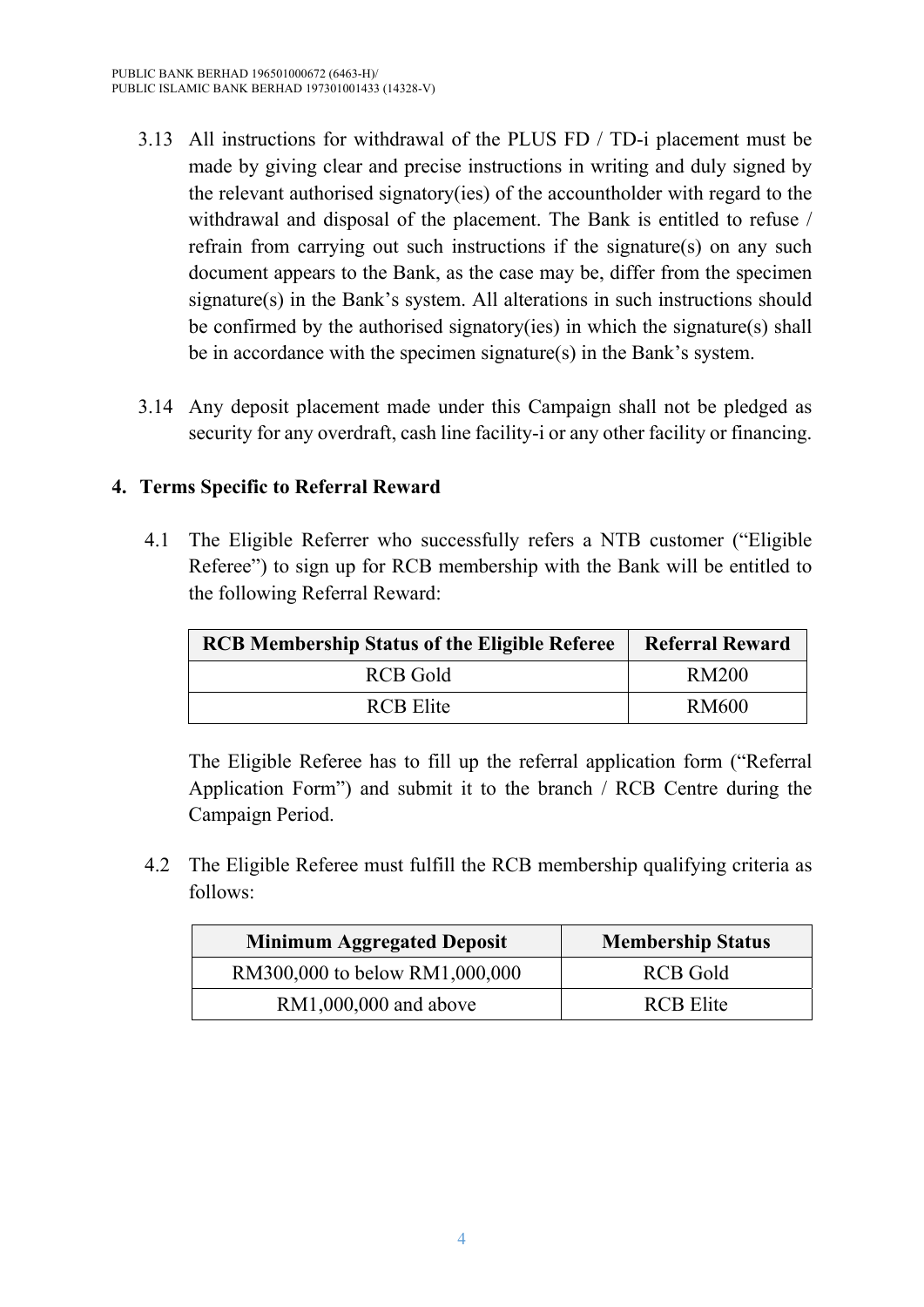- 4.3 The Minimum Aggregated Deposit is a combination of the total credit balance of any of the following deposit accounts:
	- a) Foreign Currency Fixed Deposit (in Ringgit Malaysia equivalent);
	- b) Foreign Currency Current Account / Current Account-i (in Ringgit Malaysia equivalent);
	- c) Current Account / Current Account-i
	- d) Savings Account / Savings Account-i; or
	- e) Fixed Deposit / e-Fixed Deposit / Term Deposit-i / e-Term Deposit-i.

The above deposit accounts are protected by PIDM up to RM250,000 for each depositor.

4.4 In the event the Eligible Referee opens a joint deposit account, the Eligible Referrer will only get one (1) Referral Reward for that successful referral under this Campaign.

Illustration:

Mr C (Eligible Referrer) successfully referred Mr A & Mrs A (Eligible Referees) to sign up RCB Gold membership where both Mr A & Mrs A open a joint FD account with RM300,000. As such, Mr C is entitled to one (1) Referral Reward of RM200 only.

- 4.5 In the event that more than one (1) Eligible Referrer refers the same Eligible Referee, the Referral Reward will be paid to the Eligible Referrer named in the Referral Application Form first submitted by the Eligible Referee to the branch / RCB Centre which will be determined by date and time maintained in PBB or PIBB's records, as the case may be, and provided the RCB membership application of the Eligible Referee is successful.
- 4.6 Although the NTB customer has fulfilled the criteria to become the RCB member, PBB and PIBB can reject any RCB membership application without assigning any reason and making any further reference to the NTB customer and the Eligible Referrer.
- 4.7 The Eligible Referee is eligible to participate in any other RCB exclusive promotional campaign only **AFTER** obtaining his / her RCB membership under this Campaign.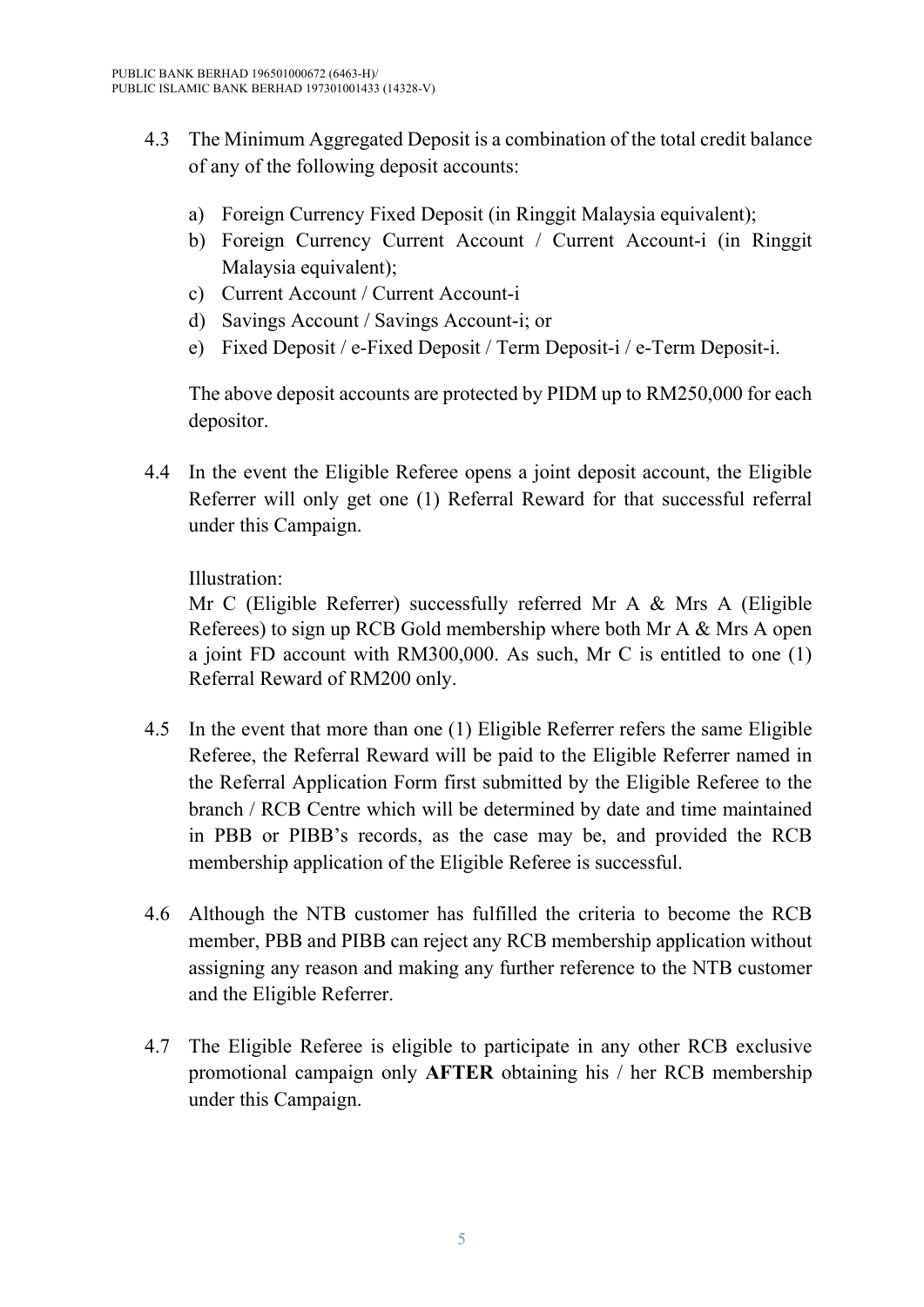- 4.8 The Referral Reward will be credited within 12 (twelve) weeks after the end of the Campaign Period into the latest Current Account/Current Account-i or Savings Account/Savings Account-i (CASA / CASA-i) opened by the Eligible Referrer with PBB and / or PIBB.
- 4.9 The Referral Reward is non-transferable to any third party, non-negotiable and non-exchangeable for up-front cash, credit or kind, in part or in full.
- 4.10 In the event that the CASA / CASA-i is closed, suspended, cancelled or terminated prior to the crediting of Referral Reward, the Eligible Referrer will not be entitled to the Referral Reward.

# **5. General Terms & Conditions**

- 5.1 By participating in this Campaign, the Eligible Participant and/or the Eligible Referrer and/or the Eligible Referee agree to be bound by these Terms and Conditions, the terms and conditions governing the Eligible Product(s), terms and conditions governing the RCB Membership and terms and conditions governing CASA / CASA-i (including any amendments, variations and/or revision to such terms and conditions). In the event of any inconsistency between these Terms and Conditions and the terms and conditions governing the Eligible Product(s), terms and conditions governing the RCB Membership and the terms and conditions governing CASA / CASA-i, these terms and conditions shall prevail for the purpose of this Campaign.
- 5.2 The Eligible Participant and/or the Eligible Referrer and/or the Eligible Referee acknowledge and agree that the records of transactions maintained by PBB and PIBB and the decision of PBB and PIBB in relation to any matter on this Campaign shall be final, conclusive and binding on them. PBB and PIBB will not entertain any appeals or correspondences from any Eligible Participant and/or the Eligible Referrer and/or the Eligible Referee and/or third party.
- 5.3 The Eligible Participant and/or the Eligible Referrer and/or the Eligible Referee agree and grant their consent to PBB and PIBB to process, collect, use and store all of their information relating to the Eligible Product(s), RCB Membership, CASA/CASA-i for the purpose of this Campaign.
- 5.4 PBB and PIBB shall not be responsible nor accept any liabilities of any nature and however arising or suffered by the Eligible Participant and/or the Eligible Referrer and/or the Eligible Referee and/or third party resulting directly or indirectly from this Campaign unless it is due to PBB's or PIBB's gross negligence or willful misconduct specifically related to this Campaign.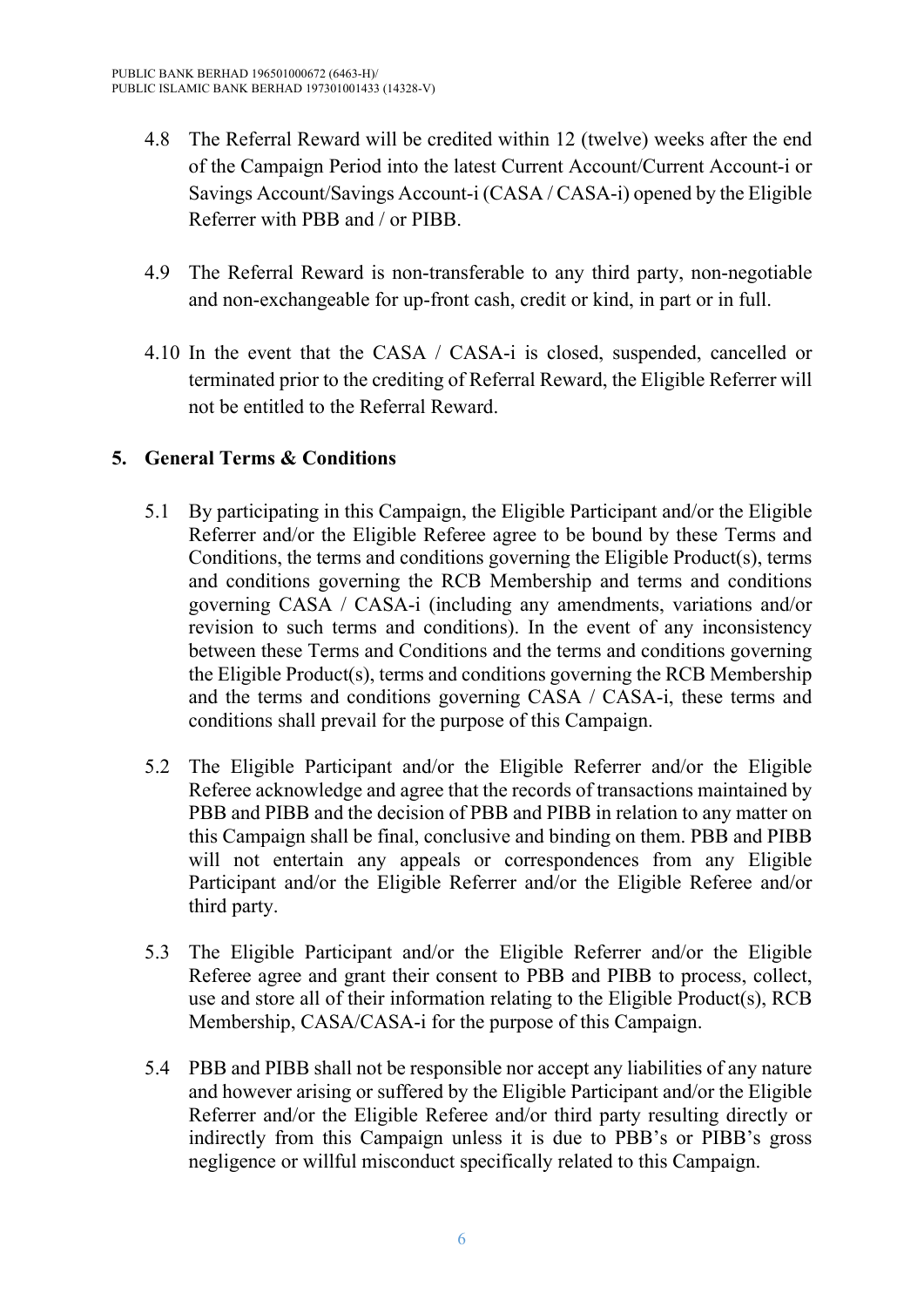- 5.5 PBB and PIBB shall not be liable for any misinterpretation or misrepresentation of facts by any unauthorised third party in respect of this Campaign published in any mass media, marketing or advertising materials.
- 5.6 To the fullest extent permitted by law, PBB and PIBB expressly exclude and disclaim any representations, warranties or endorsements, express or implied, written or oral, without limitation to those published in any mass media, marketing or advertising materials, including but not limited to any warranty of quality, merchantability or fitness for a particular purpose in respect of this Campaign.
- 5.7 In the event of any inconsistency between these Terms and Conditions and any advertising, campaign, promotions, publicity and other materials relating to or in connection with this Campaign, these Terms and Conditions shall prevail.
- 5.8 PBB and PIBB reserve the right:
	- a) to add, delete or vary these terms and conditions, from time to time, wholly or in part, by providing twenty-one (21) calendar days prior notice to the Eligible Participant and/or the Eligible Referrer and/or the Eligible Referee through posting on PBB's / PIBB's website, displaying notice at PBB's / PIBB's branches or any other manner as may be determined by PBB / PIBB from time to time and such amended terms and conditions shall prevail over any provision or representation contained in any promotional materials advertising this Campaign.
	- b) to cancel, withdraw, suspend or terminate this Campaign prior to the expiry of this Campaign, in whole or in part, by providing twenty-one (21) calendar days prior notice to the Eligible Participant and/or the Eligible Referrer and/or the Eligible Referee through posting on the PBB's / PIBB's website, displaying notice at PBB's / PIBB's branches or any other manner as may be determined by the PBB / PIBB from time to time. For the avoidance of doubt, any cancellation, withdrawal, suspension or termination shall not entitle the Eligible Participant and/or the Eligible Referrer and/or the Eligible Referee to any claim or compensation against PBB / PIBB for any and all losses or damages suffered or incurred by the Eligible Participant and/or the Eligible Referrer and/or the Eligible Referee.
	- c) to revise the promotional interest / profit rates under the Campaign by providing prior notice to the Eligible Participant through posting on the PBB's / PIBB's website, displaying notice at PBB's / PIBB's branches or any other manner as may be determined by the PBB / PIBB from time to time.